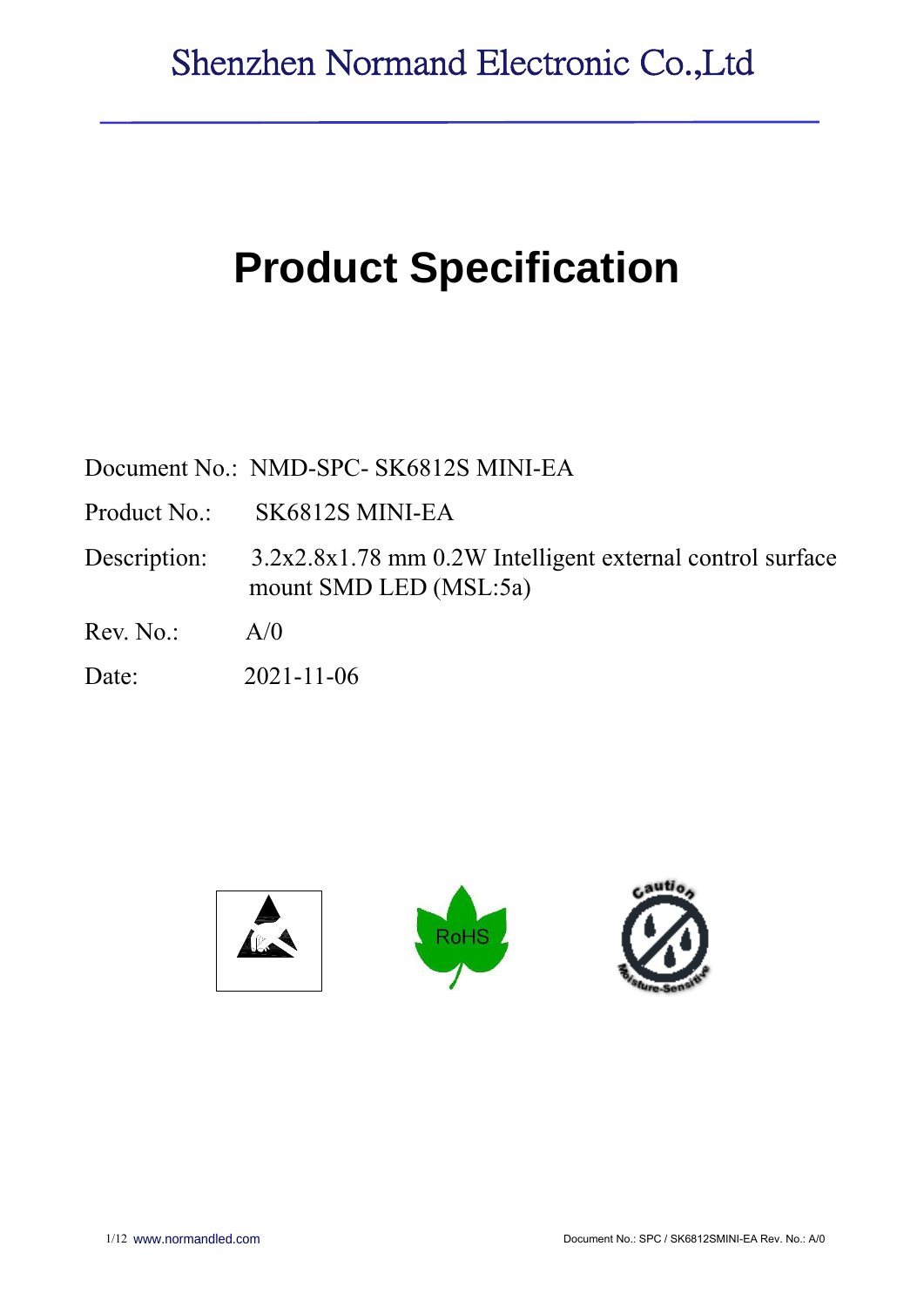# **CONTENTS**

| $3 \cdot$ |  |
|-----------|--|
| 4、        |  |
|           |  |
|           |  |
|           |  |
|           |  |
| 9、        |  |
|           |  |
|           |  |
|           |  |
|           |  |
|           |  |
|           |  |
|           |  |
|           |  |
|           |  |
|           |  |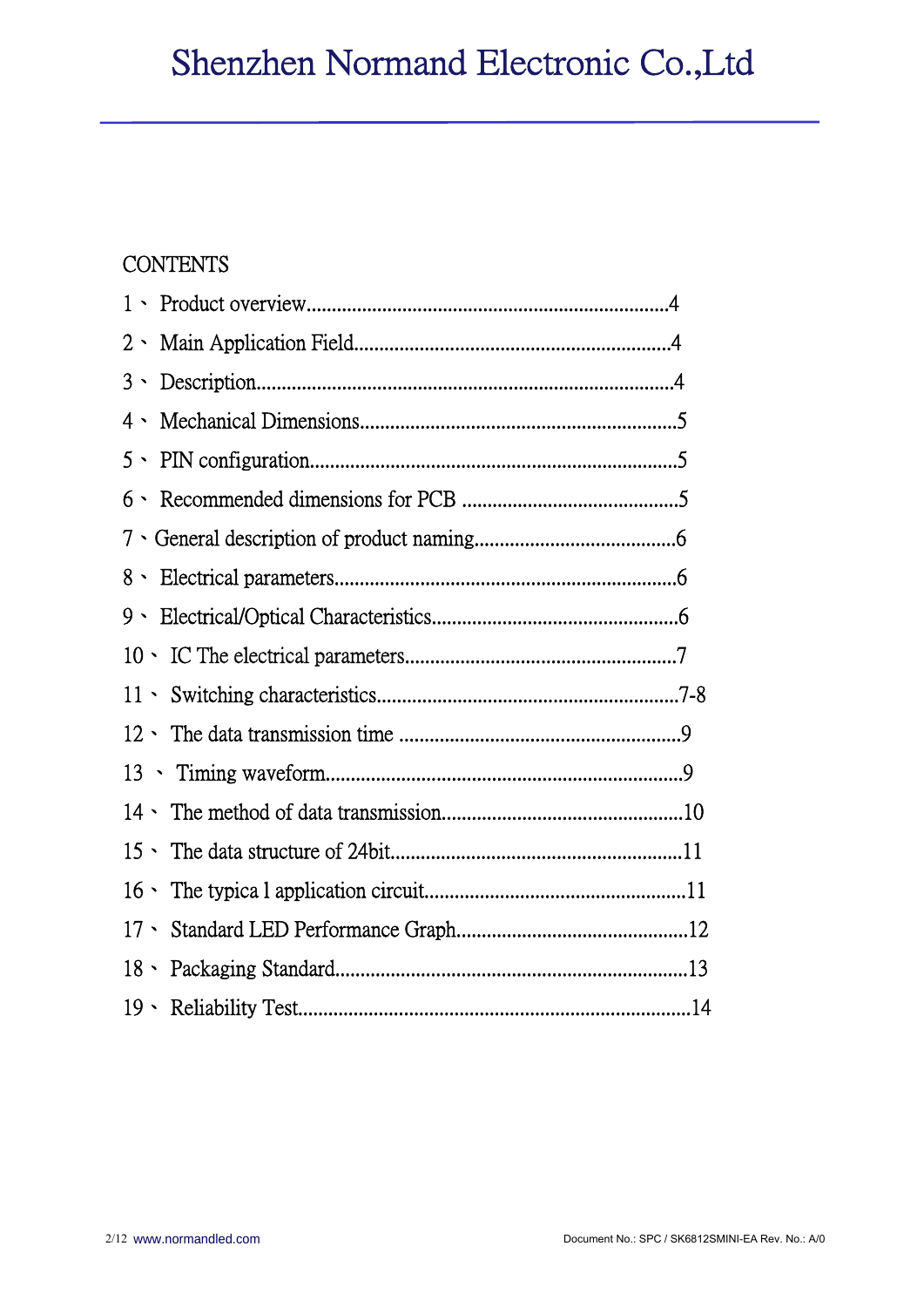#### **1. Product Overview :**

**SK6812S MINI-EA is a smart LED control circuit and light emitting circuit in one controlled LED source, which has the shape of a 3528 LED chip. Each lighting element is a pixel, and the intensities of the pixels are contained within the intelligent digital interface input. The output is driven by patented PWM technology, which effectively guarantees high consistency of the color of the pixels. The control circuit consists of a signal shaping amplification circuit, a built-in constant current circuit, and a high precision RC oscillator.**

**The data protocol being used is unipolar RZ communication mode. The 24-bit data is transmitted from the controller to DIN of the first element, and if it is accepted it is extracted pixel to pixel. After an internal data latch, the remaining data is passed through the internal amplification circuit and sent out on the DO port to the remaining pixels. The pixel is reset after the end of DIN. Using automatic shaping forwarding technology makes the number of cascaded pixels without signal transmission only limited by signal transmission speed.**

**The LED has a low driving voltage (which allows for environmental protection and energy saving), high brightness, scattering angle, good consistency, low power, and long life. The control circuit is integrated in the LED above.**

#### 2. **Main Application Field:**

● **Full color LED string light, LED full color module, LED super hard and soft lights, LED guardrail tube, LED appearance / scene lighting**

● **LED point light, LED pixel screen, LED shaped screen, a variety of electronic products, electrical equipment etc..**

#### 3. **Description:**

● **Top SMD internal integrated high quality external control line serial cascade constant current IC;**

● control circuit and the RGB chip in SMD 3528 components, to form a complete control of pixel, color **mixing uniformity and consistency;**

●**built-in data shaping circuit, a pixel signal is received after wave shaping and output waveform distortion will not guarantee a line;**

●**The built-in power on reset and reset circuit, the power does not work;**

●**gray level adjusting circuit (256 level gray scale adjustable);**

● **red drive special treatment, color balance;**

- **line data transmission;**
- **plastic forward strengthening technology, the transmission distance between two points over 10M;**
- ●**Using a typical data transmission frequency of 800 Kbps, when the refresh rate of 30 frames per sec**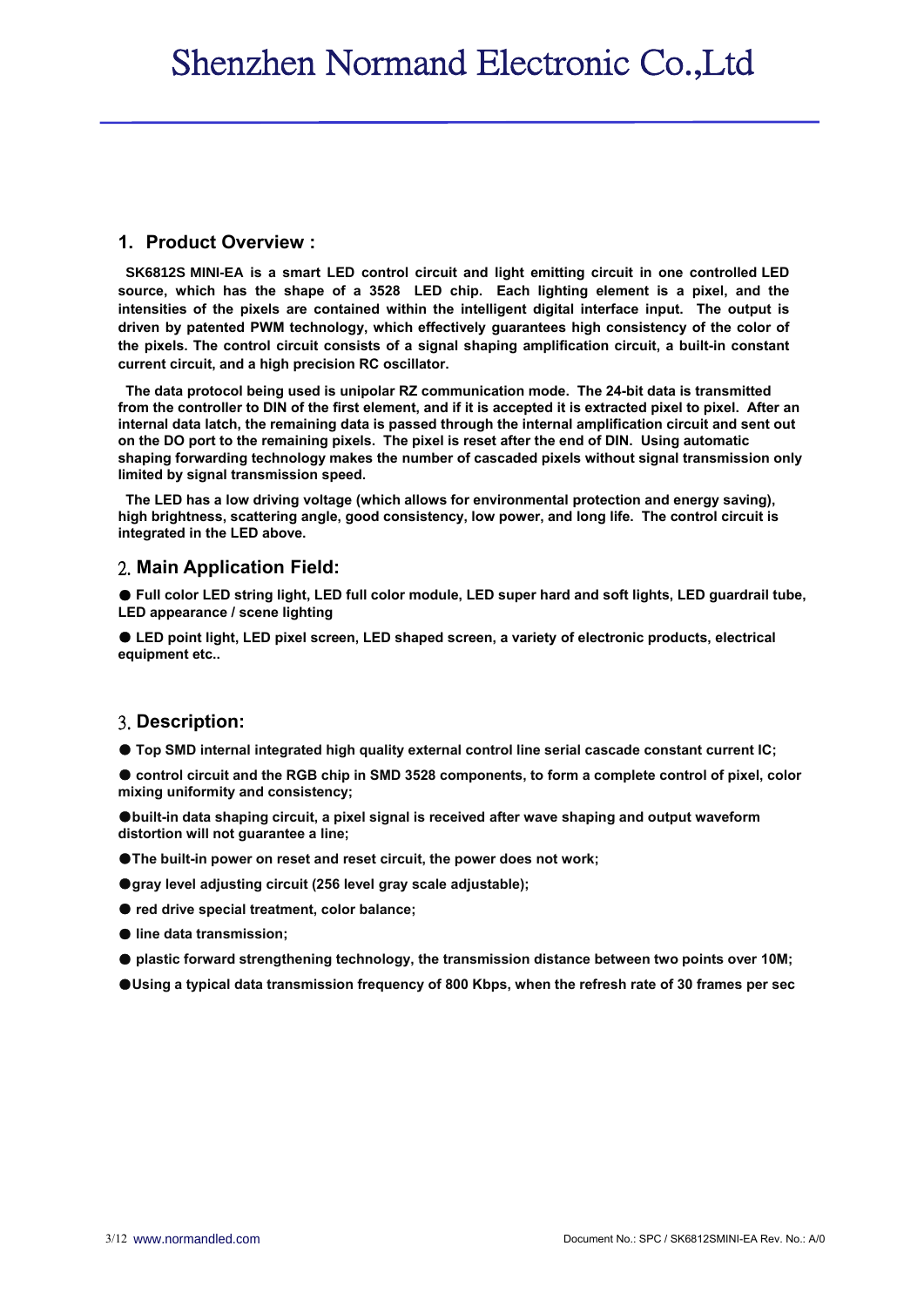## 4. Mechanical Dimensions:



Notes:

1. All dimensions are in millimeters.

2. Tolerance is ±0.1mm unless otherwise noted

## **5.** PIN configuration

| NO. | <b>Symbol</b> | <b>Function description</b> |  |  |
|-----|---------------|-----------------------------|--|--|
|     | VDD           | Power supply LED            |  |  |
| ◠   | <b>DOUT</b>   | Control data signal output  |  |  |
| 3   | GND           | Ground                      |  |  |
| 4   | DIN           | Control data signal input   |  |  |

# **6.** Recommended dimensions for PCB

**TOP VIEW**

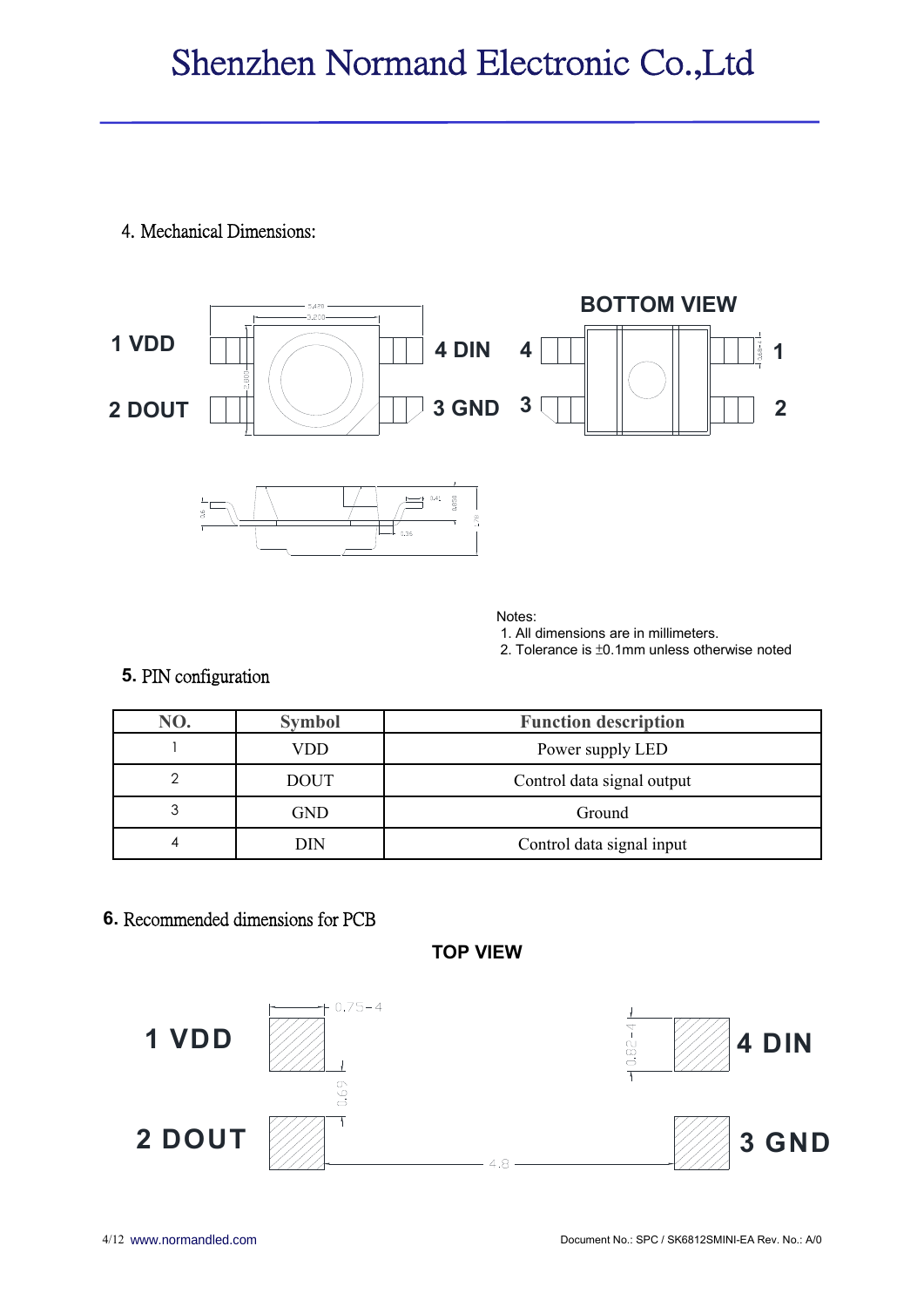## **7.** General description of product naming

# **SK 6812 SMINI-EA**

| $\left( 2\right)$                                                       | 3)                                                       |                                                                            |  |
|-------------------------------------------------------------------------|----------------------------------------------------------|----------------------------------------------------------------------------|--|
|                                                                         | 2)                                                       | 3)                                                                         |  |
| Series                                                                  | IC series and<br>current code                            | package<br>outline                                                         |  |
| The default is<br>to integrate<br>the RGB chip<br>with the IC in<br>the | Refers to the 68<br>series IC<br>12MA current<br>version | MINI-<br>EA:3.2x2.8x1<br>.78mm<br>package<br>outline<br>Reverse<br>bending |  |

# **8.** Electrical parameters (Ta=25℃,VSS=0V) :

| Parameter            | Symbol                      | Range               | Unit |
|----------------------|-----------------------------|---------------------|------|
| Power supply voltage | VDD                         | $+3.7+5.5$          |      |
| Logic input voltage  | $V_{IN}$                    | $-0.5 \sim$ VDD+0.5 |      |
| Working temperature  | Topt                        | $-40$ $-+85$        | °C   |
| Storage temperature  | Tstg                        | $-40$ $-+85$        | °C   |
| ESD pressure(HBM)    | $\mathsf{V}_{\mathsf{ESD}}$ | 2K                  |      |
| ESD pressure(DM)     | $\mathsf{V}_{\mathsf{ESD}}$ | 200                 |      |

## **9.** Electrical/Optical Characteristics:

|              | SK6812SMINI-EA 12mA        |                |
|--------------|----------------------------|----------------|
| Color        | Dominate<br>Wavelength(nm) | Luminance(mcd) |
| <b>RED</b>   | 620-625                    | 240-450        |
| <b>GREEN</b> | 515-520                    | 580-1050       |
| <b>BLUE</b>  | 460-470                    | 120-240        |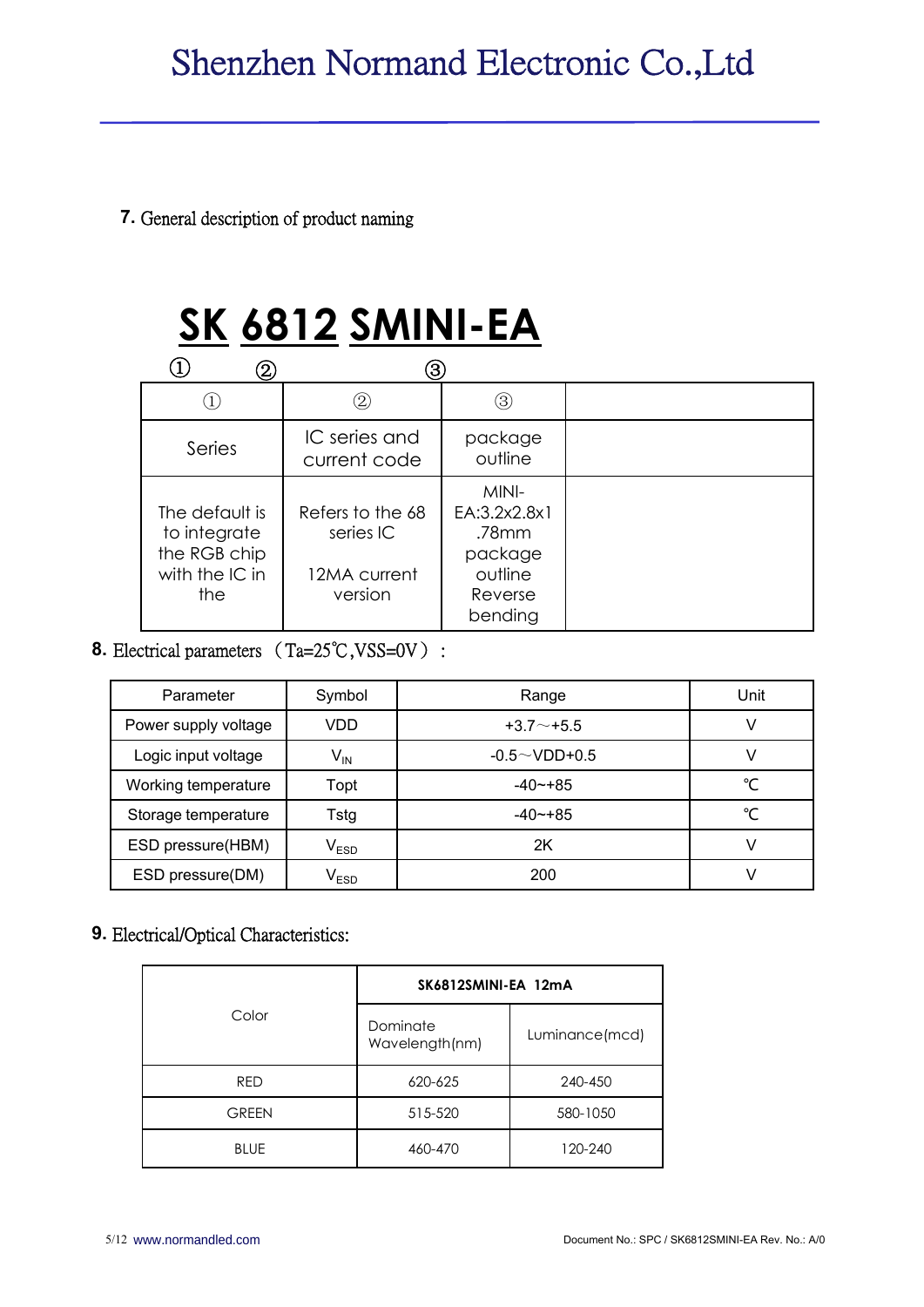## **10.** The IC electrical parameters (unless otherwise specified, TA=-20 ~ +70 °C, VDD=4.5 ~ 5.5V, VSS=0V):

| parameter                                    | Symbol      | minimum   | typical   | maximum    | unit       |
|----------------------------------------------|-------------|-----------|-----------|------------|------------|
| Chip input voltage                           | <b>VDD</b>  | 3         | 5         | 7.5        | $\vee$     |
| $R / G / B$ output port<br>withstand voltage | Vds         | 8.5       | 9         | 9.5        | $\vee$     |
| R / G / B output drive<br>current            | IO          | 9.6       | 12        | 14.4       | mA         |
| High level input voltage                     | <b>VIH</b>  | $0.7$ VDD | $0.9$ VDD | <b>VDD</b> | $\vee$     |
| Low level input voltage                      | VIL         | 0         | 0.1 VDD   | $0.3$ VDD  | V          |
| Dout pull current<br>capability              | <b>IDOH</b> |           | 15        |            | mA         |
| Dout current filling<br>capacity             | <b>IDOL</b> |           | 30        |            | mA         |
| PWM frequency                                | <b>fPWM</b> | 3         | 4         | 5          | <b>kHZ</b> |
| Static power consumption                     | <b>IDD</b>  | 0.4       | 0.65      | 0.9        | mA         |

# **11.** Switching characteristics(VCC=5V Ta=25 ℃):

| Parameter                         | Smbol       | Min | <b>Typical</b> | Max  | Unit | Test conditions                   |
|-----------------------------------|-------------|-----|----------------|------|------|-----------------------------------|
| The speed of data<br>transmission | <b>fDIN</b> |     | 800            | 1100 | KHZ  | The duty ratio of 67%<br>(data 1) |
| Transmission delay<br>time        | <b>TPLH</b> |     |                | 200  | ns   | <b>DIN→DOUT</b>                   |
| Output current                    | Tr          |     |                | 400  | ns   | $VDS=1.5$                         |
| conversion time                   | Τf          |     |                | 400  | ns   | IOUT=12mA                         |

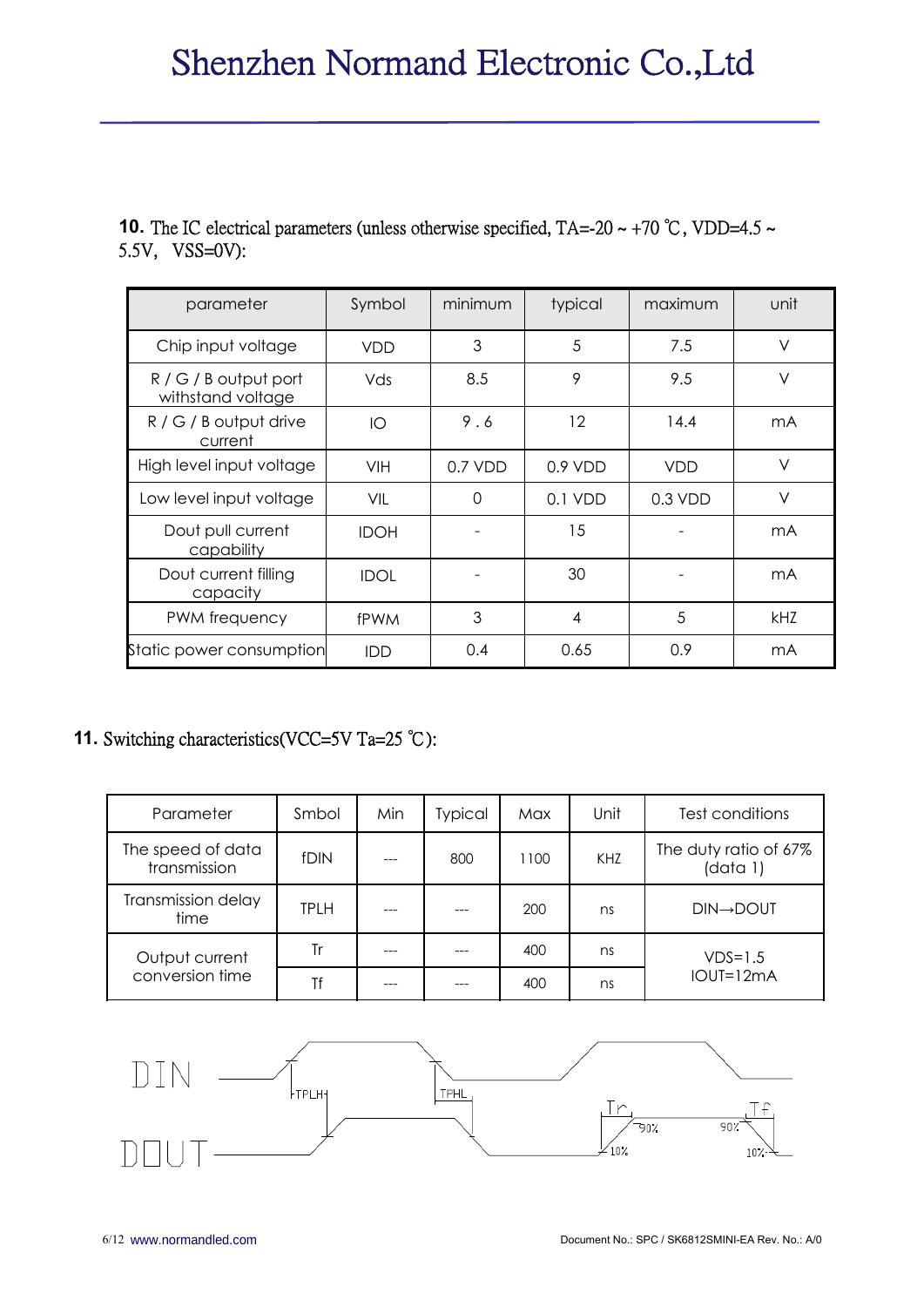#### **12.** The data transmission time :

| <b>Name</b>      |                               | Min. | <b>Standard</b><br>value | Max. | Unit    |
|------------------|-------------------------------|------|--------------------------|------|---------|
| T                | Code period                   | 1.20 | --                       |      | μs      |
| <b>T0H</b>       | 0 code, high level time       | 0.2  | 0.32                     | 0.4  | $\mu$ s |
| <b>TOL</b>       | 0 code, low level time        | 0.8  | --                       |      | μs      |
| T <sub>1</sub> H | 1 code, high level time       | 0.58 | 0.62                     | 1.0  | $\mu$ s |
| T <sub>1</sub> L | 1 code, low level time        | 0.2  | --                       |      | μs      |
| <b>Trst</b>      | Reset code, low level<br>time | >80  | --                       |      | μs      |

1. The protocol uses a unipolar zeroing code. Each symbol must have a low level. Each symbol in this protocol starts with a high level. The high time width determines the "0" or "1" code. .

2. When writing programs, the minimum symbol period is  $1.2 \mu$  s.

3. The high time of "0" code and "1" code should be in accordance with the stipulated range in the above table. The low time requirement of "0" code and "1" code is less than 20  $\mu$  s.

## **13.** Timing waveform:



Connection mode:

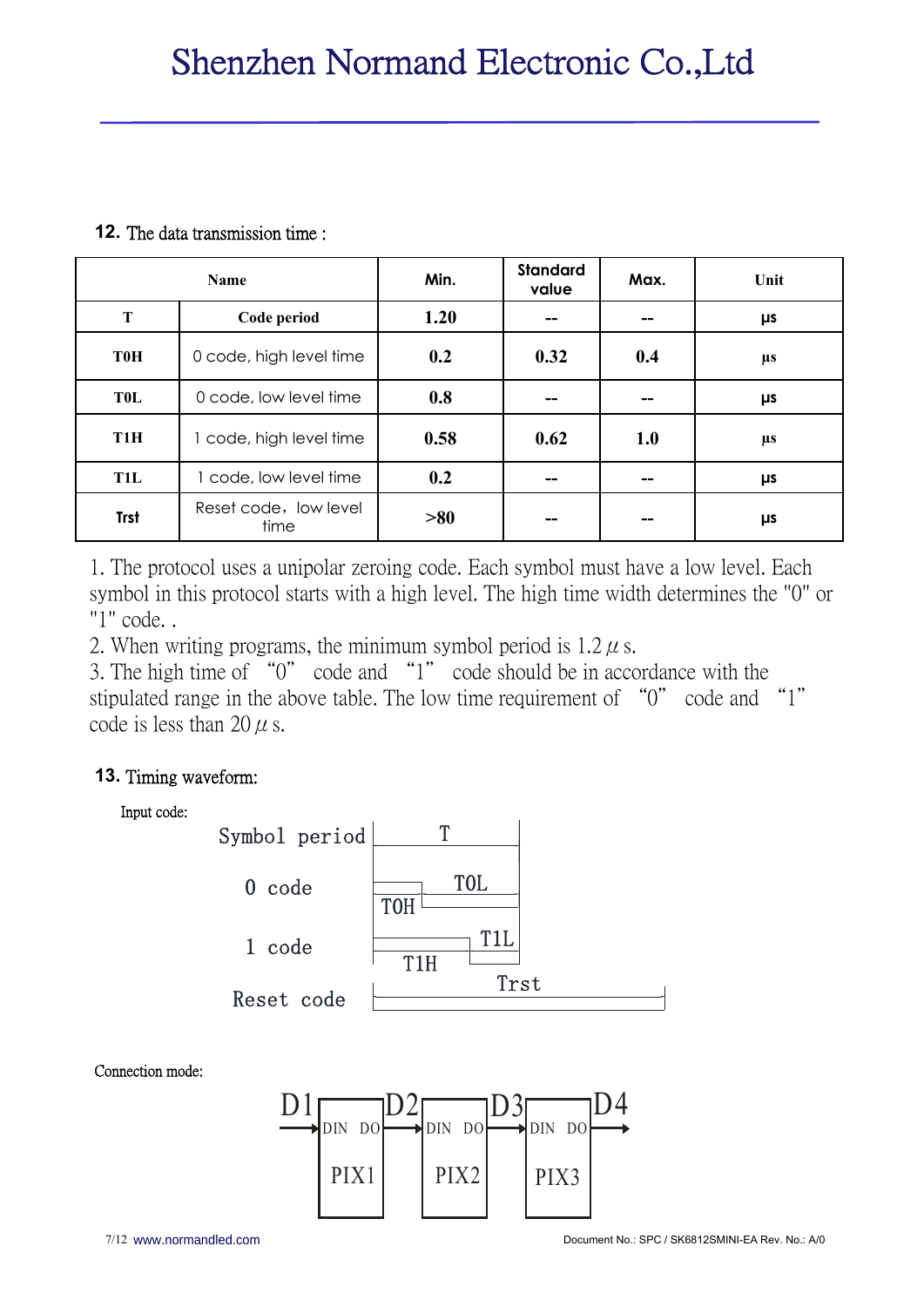#### **14.** The method of data transmission:



Note: the D1 sends data for MCU, D2, D3, D4 for data forwarding automatic shaping cascade circuit.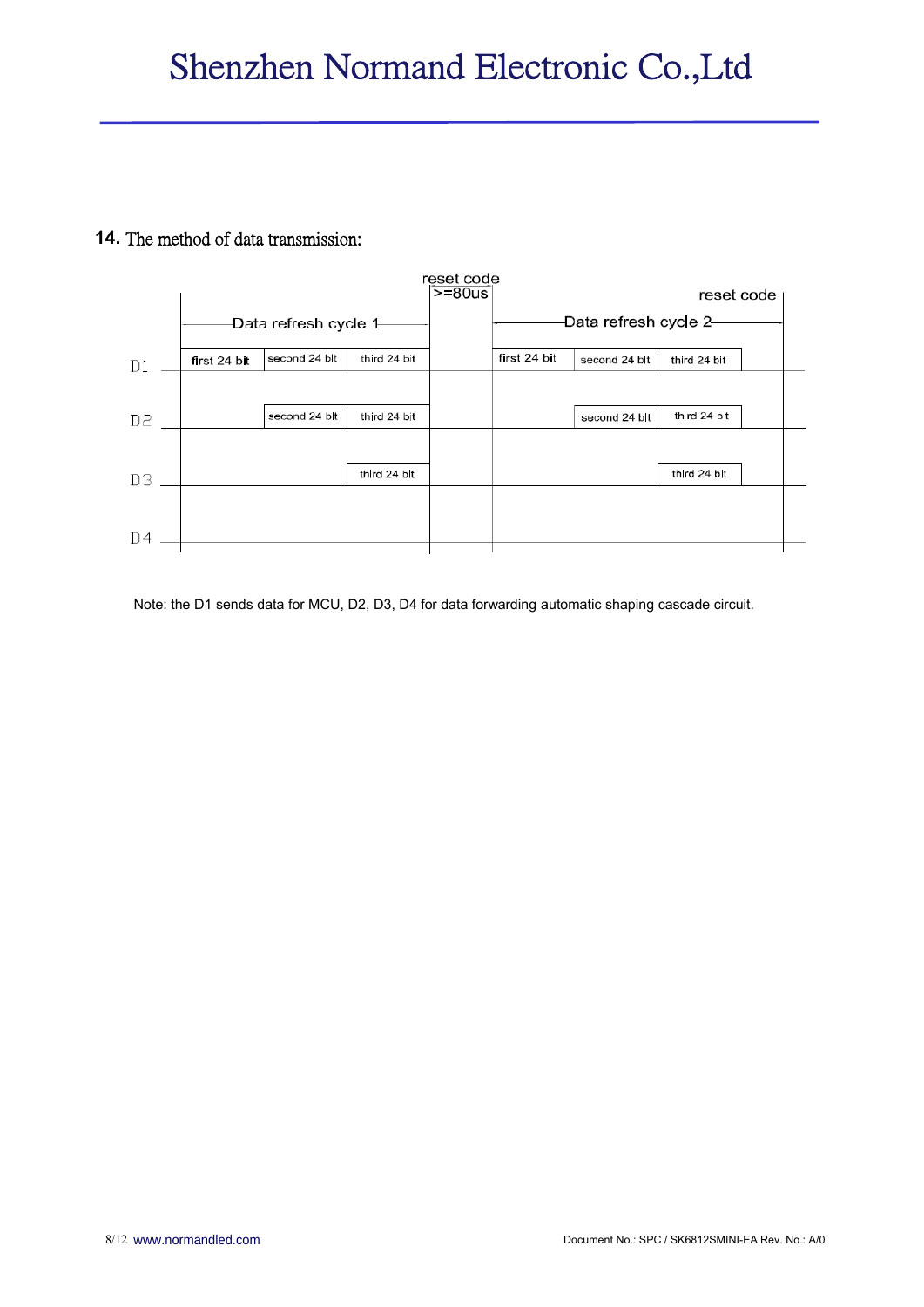#### **15.** The data structure of 24bit:

|  | G7   G6   G5   G4   G3   G2   G1   G0 <mark>  R7   R6   R5   R4</mark> |  |  |  |  |  |
|--|------------------------------------------------------------------------|--|--|--|--|--|
|  | R3   R2   R1   R0   B7   B6   B5   B4   B3   B2   B1   B0              |  |  |  |  |  |

Note: high starting, in order to send data (G7 - G6 - ...... ..B0)

#### **16.** The typica l application circuit:



In the practical application circuit, the signal input and output pins of the IC signal input and output pins should be connected to the signal input and output terminals. In addition, in order to make the IC chip is more stable, even the capacitance between beads is essential back;

Application: used for soft lamp strip or hard light, lamp beads transmission distance is short, suggested in signal in time the clock line input and output end of each connected in series protection resistors, R1=R2 of about 500 ohms.

Application: for module or general special-shaped products, lamp beads transmission distance is long, because of different wire and transmission distance, in the signal in time clock at both ends of the line on grounding protection resistance will be slightly different; to the actual use of fixed;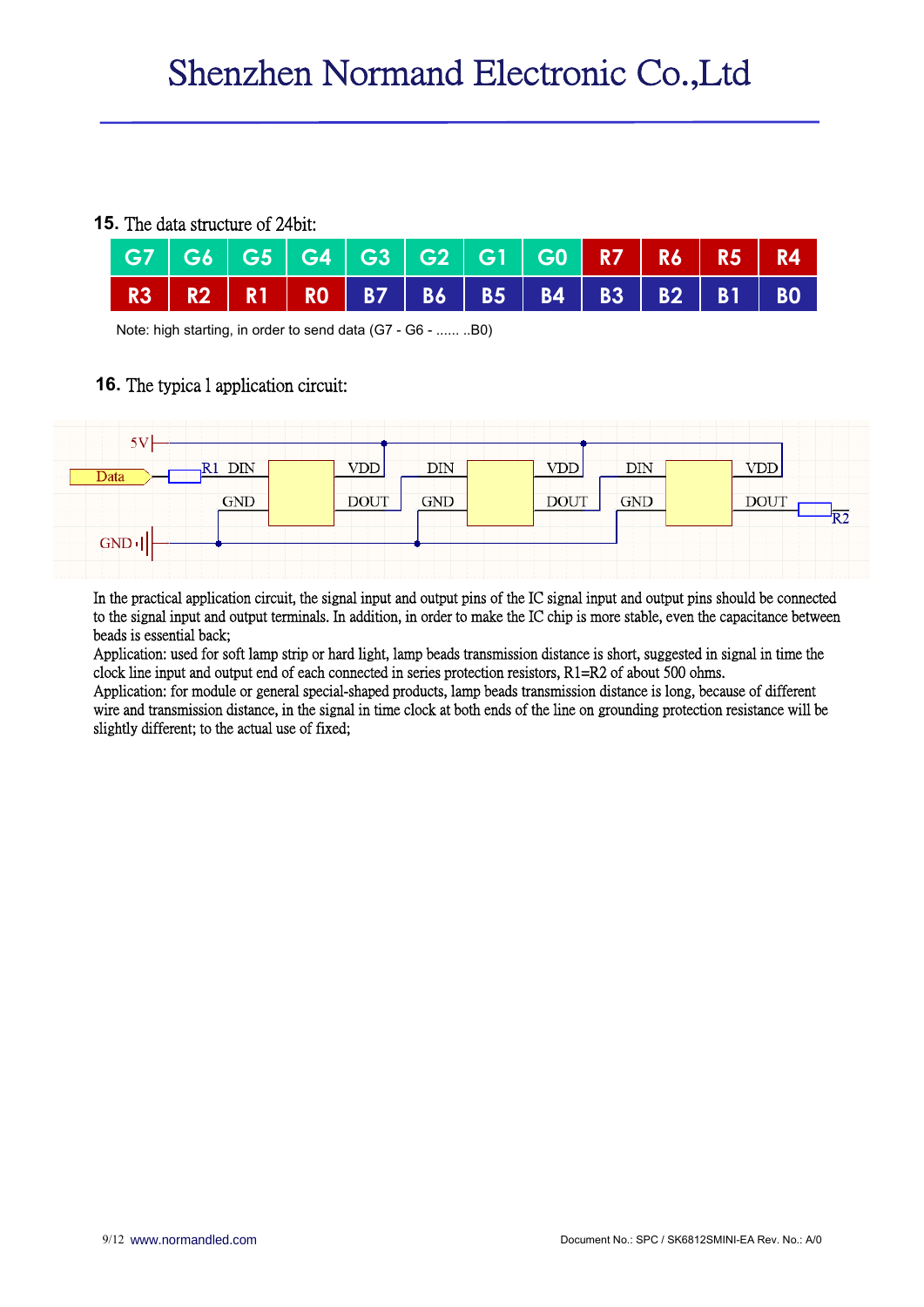#### 17. Standard LED Performance Graph:



Thermal Pad Temperature vs. Relative Light Output







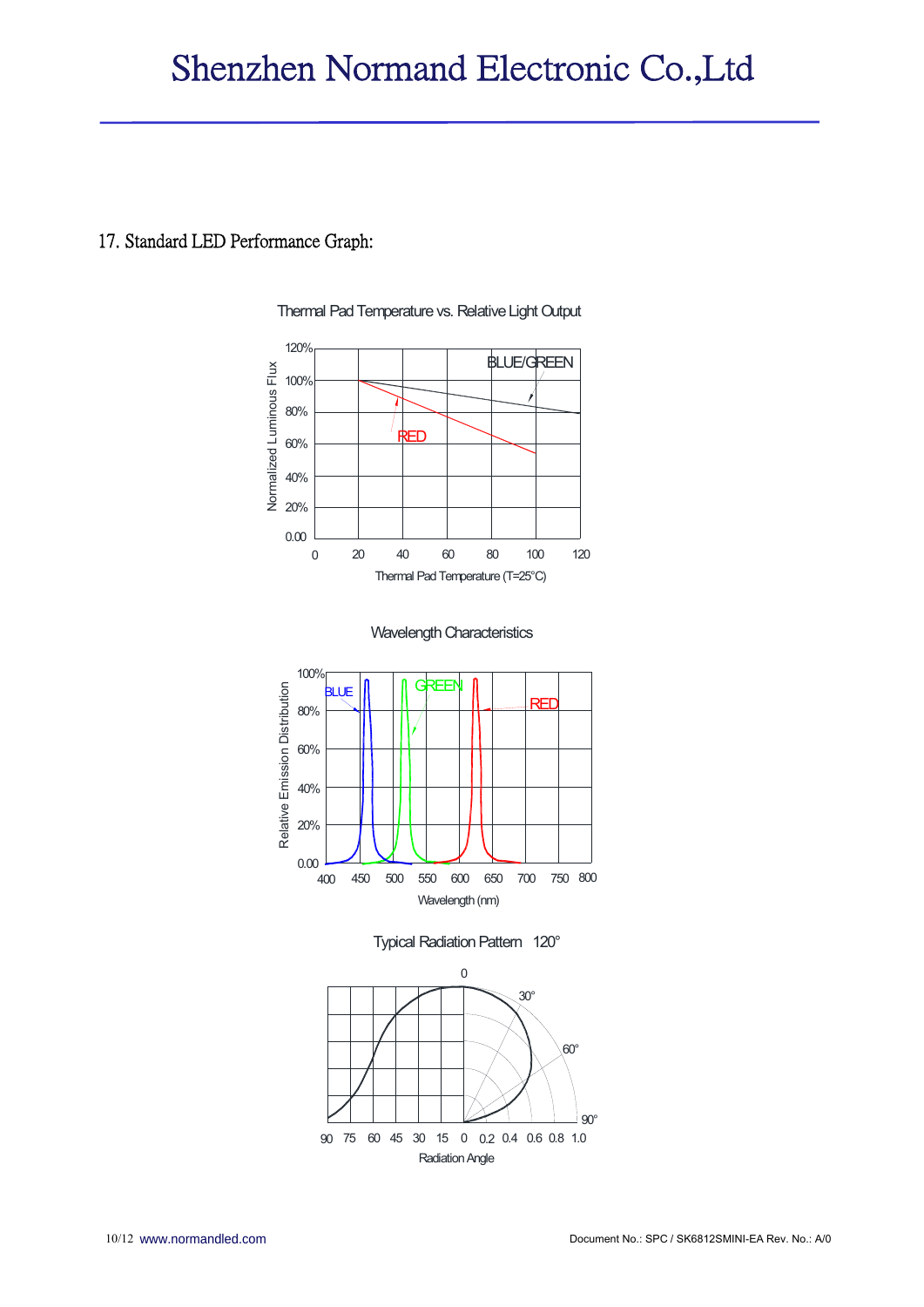### 18. Packaging Standard:

#### **S K 6 8 1 2 S M IN I-E A**



The reel pack is applied in SMD LED. The LEDs are packed in cardboard boxes after packaging in normal or antielectrostatic bags. cardboard boxes will be used to protect the LEDs from mechanical shocks during transportation. The boxes are not water resistant and therefore must be kept away from water and moisture.